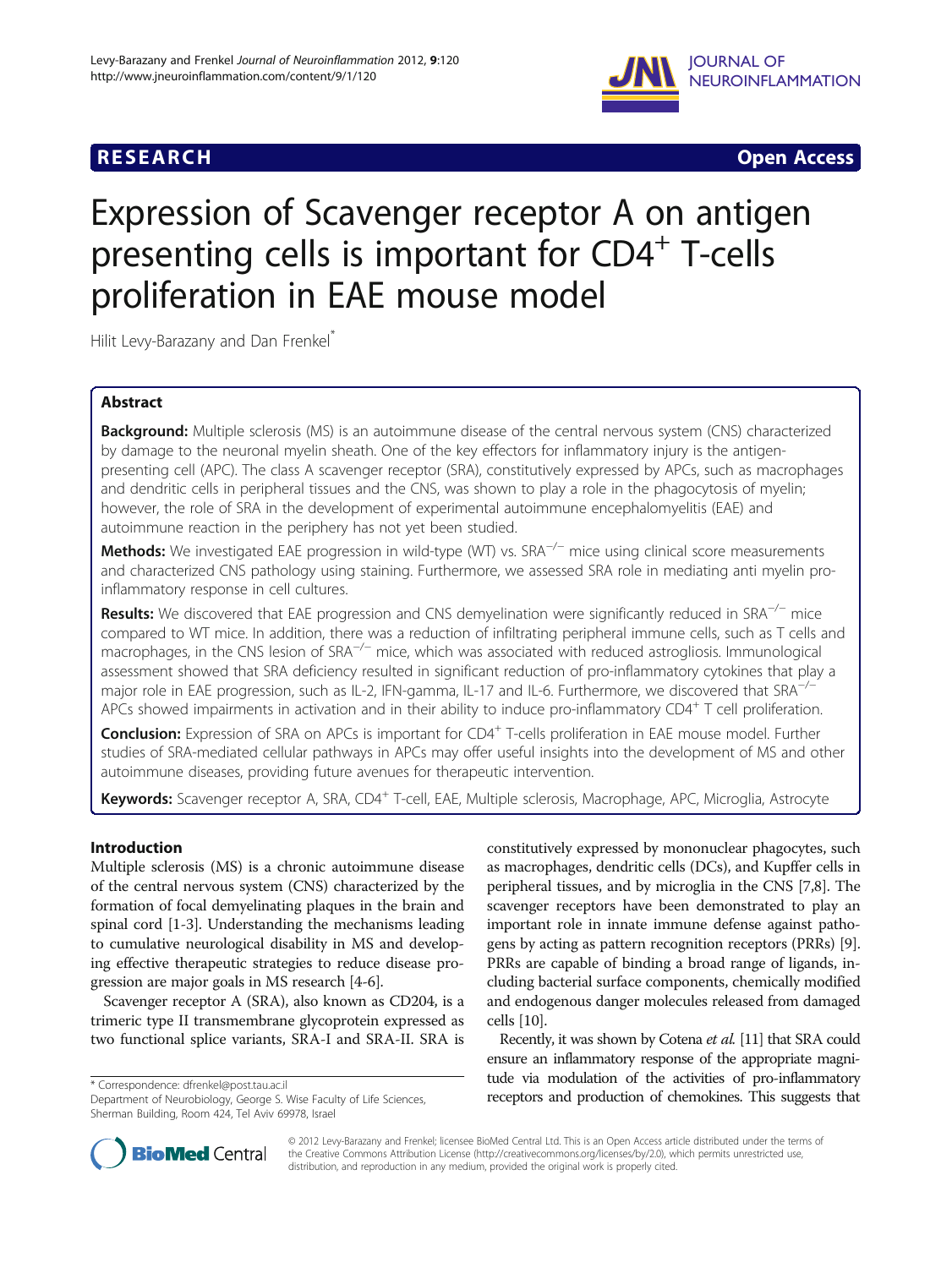SRA might regulate inflammation via macrophage function and consequent in tissue remodeling in pathological conditions. Furthermore, it was shown that SRA deficiency might cause impairment of infarct remodeling, which results in cardiac rupture via insufficient production of interleukin (IL)-10 and enhanced expression of tumor necrosis factor (TNF)α. This suggests that SRA might contribute to the prevention of cardiac rupture after injury [\[12](#page-7-0)].

It was reported that SRA, expressed on microglia and macrophages, plays a role in mediating clearance of neurotoxic β-amyloid plaques in CNS tissues in Alzheimer's disease animal models [\[13,14](#page-7-0)]. Along with other receptors of the SR family, such as class B2 scavenger receptors or CD36 [[15\]](#page-7-0), RAGE [[16](#page-7-0)] and others [\[17](#page-7-0)]. Furthermore, it was found that the expression of these microglial Aβ phagocytic receptors decreased significantly in transgenic AD mice and, thereby, promoted Aβ accumulation and contributed to neurodegeneration [[18\]](#page-7-0).

In approximately 85% of cases, MS patients experience a relapsing-remitting form of disease, which is characterized by acute inflammatory demyelinating episodes, and followed by decreased inflammation and partial remyelination. The process of remyelination is insufficient in this disease, and the accumulated load of lesions that fail to remyelinate results in an eventual secondary progressive neurological state [\[19-21\]](#page-7-0). Reports using cell culture systems suggested that phagocytosis of myelin by microglia is mediated by SRA and that this process could result in beneficial remyelination, leading to regeneration of axons in the CNS [\[22-24\]](#page-7-0). The experimental autoimmune encephalomyelitis (EAE) mouse model is commonly used to study disease pathogenesis and to test new therapeutic approaches. In this model, mice are immunized with myelin antigen and develop different levels of paralysis that can be monitored [[25](#page-7-0)]. Impairment in remyelination was found to accelerate disease progression in the EAE mouse model [[26](#page-7-0)]. Therefore, we hypothesized that SRA deficiency will exacerbate disease progression in the EAE mouse model.

### Methods

### Animals

WT female mice, and mice that are deficient in type I and type II scavenger receptor class A (SRA−/<sup>−</sup> ), both from a background of C57BL/6 mice, were purchased from The Jackson Laboratory (Bar Harbor, ME, USA). Mice were kept in a conventional pathogen-free facility at the Tel-Aviv University (TAU), and all experiments were in accordance with TAU guidelines and approved by the TAU animal care committee of animal research.

### Induction of EAE

EAE was induced by subcutaneous immunization of eight-week-old mice in the flanks with 200 μl of an

emulsion containing 250  $\mu$ g of MOG<sub>35-55</sub> peptide (MEVGWYRSPFSRVVHLYRNGK) and 400 μg of Mycobacterium tuberculosis extract H37 Ra (BD Biosciences, Austin, TX, USA) in incomplete Freund's adjuvant oil. In addition, the animals received intraperitoneal injection of 250 ng of pertussis toxin (List Biological Laboratories, Campbell, CA, USA). on Day 0 and Day 2. Clinical signs of EAE were assessed according to the following score: 0, no disease; 1, loss of tone in the tail; 2, hind limb weakness; 3, hind limb paralysis; 4, hind limb plus forelimb paralysis; 5, moribund state.

### Histopathology analysis

Lumbar spinal cord sections were prepared from EAEinduced WT and SRA−/<sup>−</sup> mice. Mice were sacrificed by transcardial puncture and saline perfusion, and their spinal cords were rapidly excised and frozen at −70 °C. The spinal cords were cut in 12-μm coronal sections at −20 °C and used for histological examination. Sections were fixed with 4% paraformaldehyde (PFA) in PBS for 10 min, stained for myelin with Luxol Fast Blue (LFB), and for nuclei with hematoxylin (Sigma, St. Louis, MO, USA), and visualized by light microscopy for evaluation of CNS demyelination and cell infiltration.

#### Immunohistology analysis

Lumbar spinal cord sections were prepared from EAEinduced WT and SRA−/<sup>−</sup> mice as described above. Sections were fixed with 4% paraformaldehyde (PFA) in PBS for 10 min and then incubated with blocking solution containing 1% bovine serum albumin (BSA), 8% horse serum and 0.3% Triton X-100, (Sigma) in PBS for 1 h at room temperature. Slides were then incubated with primary antibodies specific for microglia/macrophages (anti-Iba1 (1:1,000) (Wako Pure Chemical Industries, Ltd, Neuss, Germany)), anti-CD11b (1:50) (Serotec) Raleigh, NC, USA), astrocytes (anti-GFAP (1:200) (G9269; Sigma)), and T cells (anti-CD3 (1:30) Tcell receptor (Serotec)) in blocking solution for 1 h at room temperature. Sections were incubated with fluorescent goat anti-rabbit secondary antibody (Alexa Fluor 488; A-11008; Invitrogen, Carlsbad, CA, USA) for 1 h at room temperature and mounted with Vectashield containing DAPI (H-1200; Vector Laboratories, Burlingame, CA, USA). For fluorescent staining using the Odyssey method, sections were incubated with infra-red (IR) dye-conjugated goat anti-rabbit secondary antibody (Li-Cor) for 1 h at room temperature and mounted with aqueous mounting medium containing anti-fading agents (Biomeda, Burlingame, CA, USA). The integrated intensity of section images was quantified in a blinded fashion using the Odyssey application software version 3.0.16, Li-cor Biosciences, Lincoln, Nebraska, USA (21-μm resolution, 0.5-mm offset with highest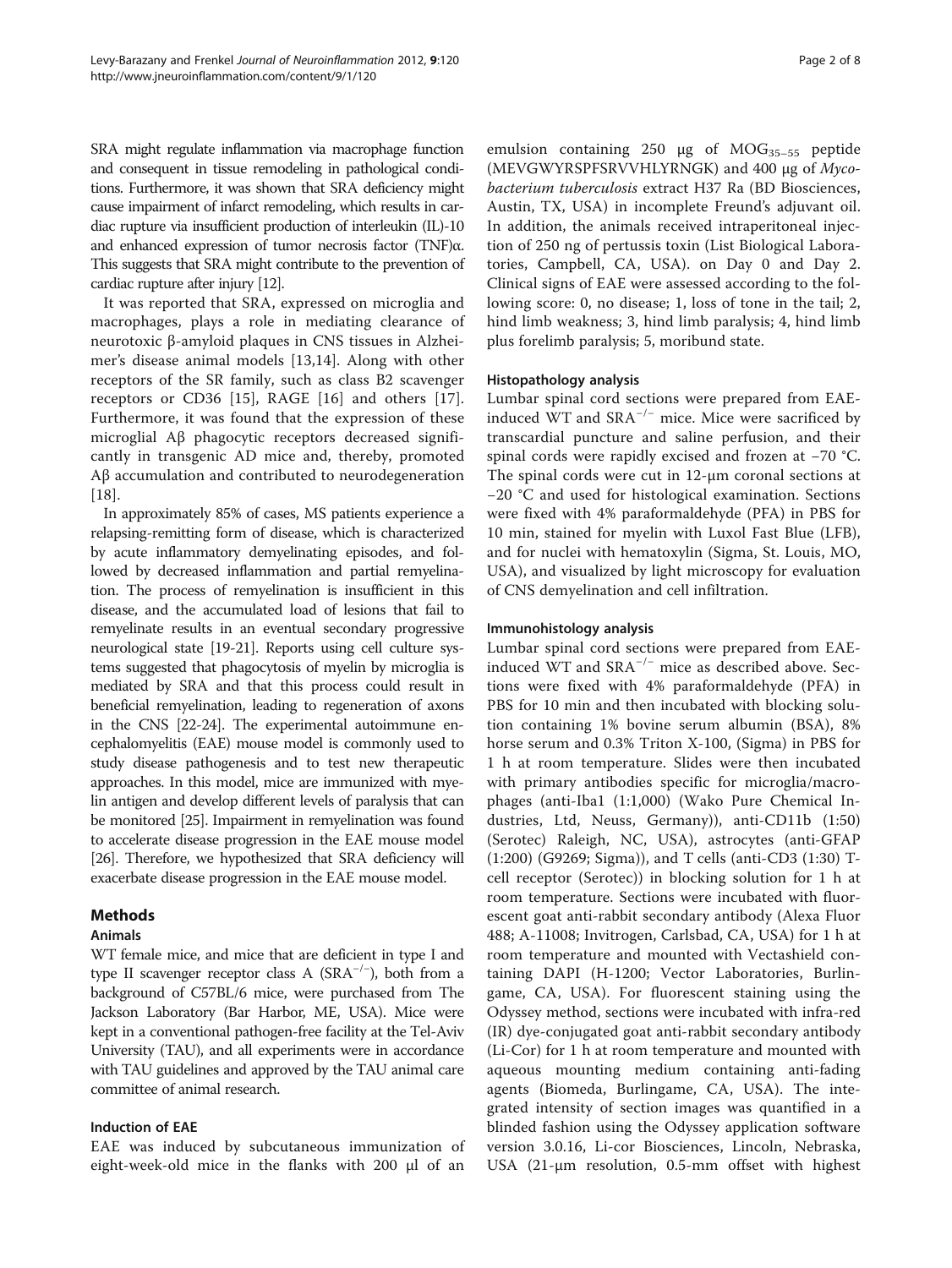quality). The Odyssey infrared imaging system allows global imaging of the entire brain slice, which enables more accurate intensity measurements relative to standard immunohistochemical staining approaches. Furthermore, it permits rapid and sensitive identification of protein expression with sufficient scanning resolution [[25,27](#page-7-0)].

#### Splenocyte cytokine assay

Splenocytes were isolated from mice 10 days after immunization with 150 μg  $MOG_{35-55}$  peptide, plated in 96-well round-bottom plates in Dulbecco's modified Eagle medium supplemented with 10% FCS, 4 mM L-glutamine, 100 U/mL penicillin, 0.1 mg/mL streptomycin and 1% sodium pyruvate, and maintained at 37 °C in 5% CO2 and 95% relative humidity at a concentration of  $1 \times 10^6$  cells/ well in the presence of 100 μg/ml MOG<sub>35-55</sub> for either 24 or 48 h. The medium was then collected for cytokine measurements.

#### CD4<sup>+</sup> T cell proliferation and cytokine assay

Splenocytes were isolated from (150 μg)  $MOG_{35-55}$ immunized WT mice 10 days after immunization, and the CD4<sup>+</sup> T cells were positively separated using magnetic beads according to the suggested protocol (BD Biosciences, Austin, TX, USA). To measure proliferation, cells were stained with 4 μM CFSE (V12883; Invitrogen). After 10 min, cells were washed and plated in 96-well round-bottom plates at a concentration of  $3 \times 10^5$  cells/well, in a serum free medium, containing 0.5% BSA. Splenocytes from naïve WT or SRA−/<sup>−</sup> mice were added to the culture at a concentration of  $7 \times 10^5$ cells/well, and stimulated with 20  $\mu$ g/ml MOG<sub>35-55</sub>. After 24 h, the cells were harvested for proliferation analysis using flow cytometry [[28](#page-7-0)]. The analysis was performed using a FACScan flow cytometer with Cyflogic software, (Turku, Finland). For cytokine measurements the cells where plated at the same concentrations in the presence of 100 μg/ml  $MOG_{35-55}$  and after 40 h incubation the cell supernatant was collected.

#### ELISAs for cytokines

Quantitative enzyme-linked immunosorbent assay (ELISAs) for IL-2, IL-6, IL-10, IL-17, interferon (IFN)-γ and TNF-α were performed using paired mAbs specific for each of these cytokines following the manufacturer's recommendations (BD PharMingen Systems, Minneapolis, MN, USA) [[28](#page-7-0)].

#### **Statistics**

GraphPad software (GraphPad Prism Software, Inc., San Diego, CA, USA) was utilized for statistical analysis. Data comparisons were performed using two-tailed unpaired Student's *t*-tests. Differences with  $P < 0.05$  were considered significant.

#### Results

#### SRA deficiency leads to reduction in EAE disease progression

To examine the role of SRA in EAE progression, we induced EAE in WT and  $SRA^{-/-}$  mice. It is important to indicate that the lack of SRA does not lead to any obvious defects in development or brain pathology in naïve SRA−/<sup>−</sup> mice. Nine days post-immunization the first clinical signs appeared in both WT and  $SRA^{-/-}$  mice (score 0.5) (Figure [1A\)](#page-3-0). Surprisingly, we found that while the clinical score of WT mice increased to a maximum average score of  $2.5 \pm 0.4$  during Days 19 to 21 before remission, the clinical score of SRA<sup>−/−</sup> mice remained low  $(0.9 \pm 0.08, P = 0.0038)$  through the entire disease course (Figure [1B\)](#page-3-0). In addition, the cumulative score of the SRA<sup>-/-</sup> mice was significantly lower (67%,  $P = 0.0004$ ) than the cumulative score of the WT mice (Figure [1C\)](#page-3-0).

## Spinal cord lesions are decreased in EAE-induced SRA−/<sup>−</sup> mice

To compare lesion formation in the spinal cords of SRA−/<sup>−</sup> mice to that of WT mice, we used Luxol Fast Blue (LFB) staining for myelin and hematoxylin staining for cell infiltra-tion. We observed (Figure [2A](#page-4-0)) in the  $SRA^{-/-}$  mice spinal cords significantly less reduction in LFB staining (Aiii) as compared to that of WT mice (Ai), indicating that less demyelination occurred in the  $SRA^{-/-}$  mice. Furthermore, using hematoxylin and DAPI staining, we found that the demyelination observed in WT mice (Aii) was correlated with increased mononuclear cell infiltration into the injured area as compared to that observed in  $SRA^{-/-}$  mice (Aiv). To analyze the profile of the infiltrating immune cells causing inflammation in the lesion area, we immuno-stained adjacent spinal cord slices for macrophages (CD11b<sup>+</sup>) and T cells (CD3<sup>+</sup>). We found a massive elevation in both macrophages and T cells in the spinal cords of WT mice as compared to that observed in  $SRA^{-/-}$  mice (Figure [2B](#page-4-0)).

We further investigated glial activation surrounding spinal cord lesions in EAE-induced mice. We used the Odyssey method to assess fluorescent signal intensities of astrocytes (GFAP<sup>+</sup>) and microglia (Iba1<sup>+</sup>) that are present in the tissue. We found significant reductions of 12% (P  $<$  0.05) and 25% (P $<$  0.05) in GFAP<sup>+</sup> and Iba1<sup>+</sup> cells, respectively, in  $SRA^{-/-}$  mice (Figure [3\)](#page-4-0). These results demonstrate that SRA depletion reduces both CNS lesion formation and immune cell infiltration.

### SRA plays an important role in the induction of proinflammatory responses

Previous studies regarding MS immunopathology have shown that autoreactive pro-inflammatory T cells play an important role in the propagation of CNS tissue injury. A major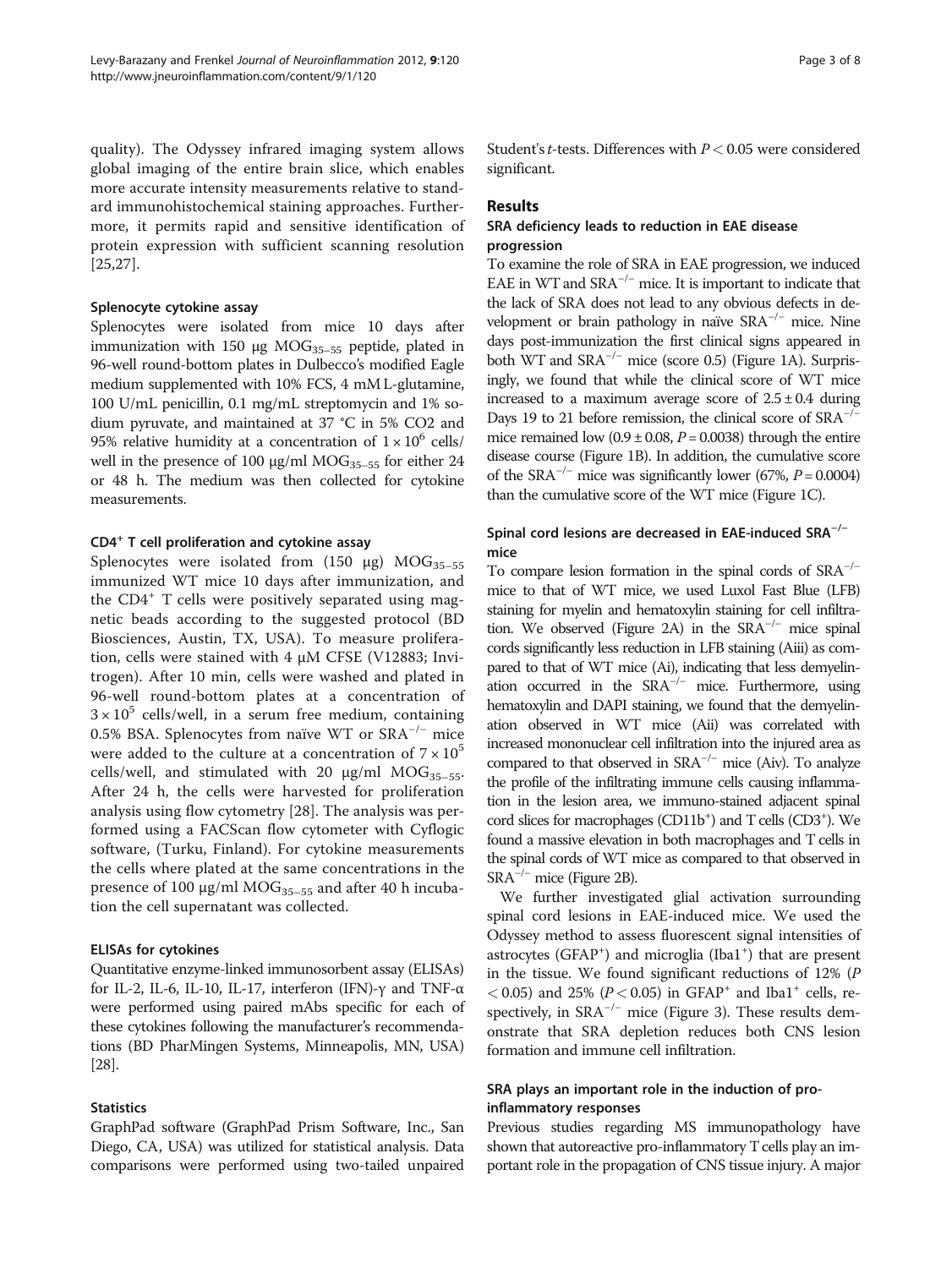<span id="page-3-0"></span>Levy-Barazany and Frenkel Journal of Neuroinflammation 2012, 9:120 http://www.jneuroinflammation.com/content/9/1/120



role in mediating autoimmunity is related to professional antigen presenting cells (APCs), such as macrophages and dendritic cells [\[29](#page-7-0)-[31\]](#page-7-0). Interaction between APCs and T cells leads to cytokine-mediated T cell activation and proliferation [[32,33](#page-7-0)]. We further examined the role of SRA in the induction of pro-inflammatory responses against MOG peptide. We measured the levels of cytokines produced by splenocytes isolated from WT and  $SRA^{-/-}$  mice following immunization with  $MOG<sub>35-55</sub>$ . As shown in Figure [4,](#page-5-0) we found a massive reduction in pro-inflammatory cytokine production in SRA−/<sup>−</sup> splenocytes. IFN-γ, a Th1 cytokine, was decreased by 90%  $(P = 0.0003)$ , IL-17, a Th17 cytokine, was decreased by 84.4%  $(P = 0.0002)$ , and IL-2, a cytokine required for T cell proliferation, was decreased by 33% ( $P = 0.0004$ ). In addition, we found significant reductions in cytokines associated with APCs activation, including TNF- $\alpha$  (87.4%,  $P = 0.006$ ) and IL-6 (71.7%,  $P = 0.0003$ ) in SRA<sup>-/-</sup> splenocytes. We also found that the level of the anti-inflammatory cytokine IL-10 was significantly reduced in SRA<sup> $-/-$ </sup> splenocytes (51.3%,  $P = 0.005$ ). We further investigated whether T-cells from SRA−/<sup>−</sup> mice are capable of producing pro-inflammatory cytokines similar to naïve Tcells. We separated CD4<sup>+</sup> T cells from naïve WT and  $SRA^{-/-}$ 

(Additional file [1:](#page-6-0) Figure S1) and measured the level of cytokines released following activation with anti-CD3 antibody. We could not detect a difference in levels of IL-2, and pro-inflammatory cytokines: IL-17 and IFN- $\gamma$ <sup>+</sup> T-cells ability to secrete cytokines (Additional file [1:](#page-6-0) Figure S1). This suggests that while SRA deficiency does not directly impair CD4+ T-cells ability to secrete cytokines, it might lead to impairment in their activation with SRA-/- APCs.

## SRA deficiency reduces proliferation and activation of pro-inflammatory CD4<sup>+</sup> T cells

We investigated the role of SRA expression on APCs in mediating CD4+ T-cell proliferation towards MOG peptide.  $CD4^+$  T cells from MOG<sub>35-55</sub>-immunized mice were isolated, labeled with CFSE and incubated with APCs which were harvested from non-immunized WT or SRA−/<sup>−</sup> mice. Following 24 h of incubation, the level of fluorescent signal decreases in proliferating CD4+ T cells. We found (Figure [5A\)](#page-6-0) a significant reduction of 19.8% in the ratio between divided and undivided CD4<sup>+</sup> T cells, that were incubated with WT APCs vs SRA−/<sup>−</sup> APCs (1.78 ± 0.077 vs 1.43 ±0.083 respectively,  $P = 0.005$ ). In addition, we found a marked reduction in the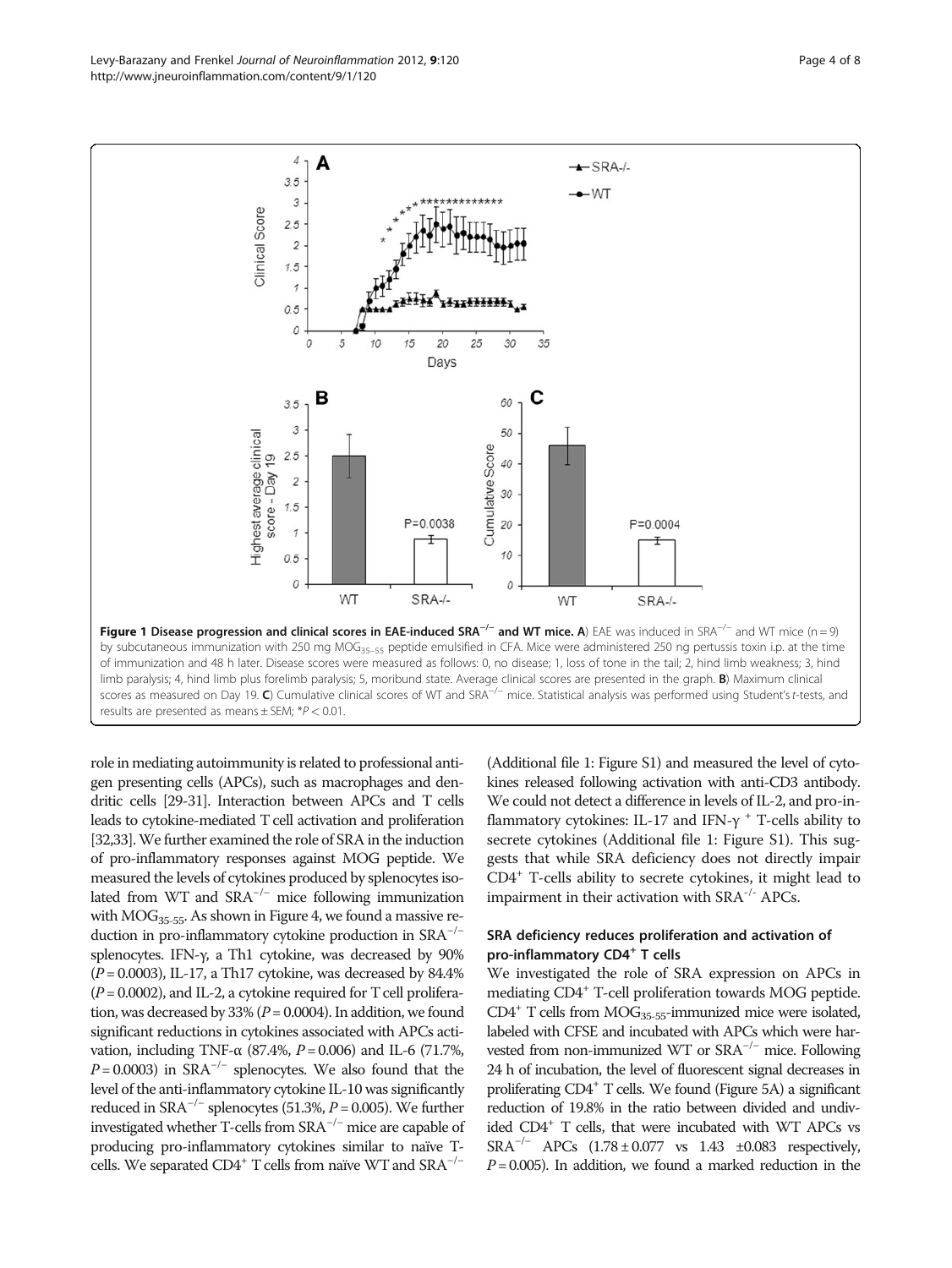levels of secreted pro-inflammatory CD4+ T-cell cytokines such as IFN- $\gamma$ , a Th1 cytokine, (92.3%,  $P = 0.03$ ) and IL-17, a Th17 cytokine (75.2%,  $P = 0.002$ ), as well as a 29.6% reduction in IL-2 ( $P = 0.0003$ ). Furthermore, we detected a 41.3% reduction in IL-6, an APC cytokine  $(P = 0.0001)$ , and a 23.2% reduction in the anti-inflammatory cytokine IL-10  $(P = 0.0006)$ (Figure [5B](#page-6-0)). These results indicate that the expression of SRA on the surface of APCs is essential for proliferation and activation of pro-inflammatory CD4<sup>+</sup> T cells.

Representative images of immunohistology staining of the lumbar sections of EAE-induced WT and SRA<sup>-/−</sup> mice (n = 5). DAPI (nuclear staining), CD3 (a T-cell marker) and CD11b (a microglia/macrophage marker). Original magnification: spinal cord - upper panels – 500 μm;

#### **Discussion**

lower panels – 100 μm.

In this work we investigated the role of SRA in the propagation of disease in the EAE animal model. We showed that SRA expression is essential for activation and proliferation of pro-inflammatory  $CD4^+$  T cells that are important for disease initiation.

We discovered that  $SRA^{-/-}$  mice immunized with MOG<sub>35-55</sub> were significantly less susceptible to EAE induction and showed a marked reduction in clinical scores when compared to MOG35-55-immunized WT mice. Furthermore, fewer infiltrated T cells (CD3+ ) were found in the spinal cords of EAE-induced SRA<sup>-/−</sup> mice than in those of WT mice, and significant reductions were observed in the numbers of macrophages (CD11b<sup>+</sup>)

and astrocytes (GFAP) surrounding the infiltrated T cells in  $SRA^{-/-}$  mice. These findings suggest that SRA could play an important role in EAE disease initiation in the periphery.

The APC-T-cell interaction is a well-known key effector of inflammatory injury in MS. A blockade of this interaction was shown to be effective in ameliorating EAE [[34,35\]](#page-7-0). We demonstrated that SRA-deficient APCs had an impaired ability to drive to pro-inflammatory T-cell proliferation in response to  $MOG_{35-55}$  and to drive production of cytokines that are known to play crucial roles in EAE, including IL-2, IL-17, IFN-γ, TNF-α and IL-6. In contrast, we observed a significant reduction in the anti-inflammatory cytokine IL-10, which was previously suggested to ameliorate EAE. These results may suggest that the reduction in pro-inflammatory Th1 and Th17 cell proliferation is due to impaired APC-T-cell interactions and not due to proliferation of anti-inflammatory Th2 cells.

Nicoletti et al. [[36](#page-7-0)] have shown that spleen cells of SRA−/<sup>−</sup> mice immunized with maleylated murine serum albumin (Mal-MSA) exhibit significantly reduced proliferative responses to the antigen when compared to those observed in WT mice. Furthermore, addition of WT APCs rescued proliferative responses to Mal-MSA in splenocyte cultures derived from immunized SRA<sup>-/−</sup>

WT

 $P = 0.032$ 

A

**GFAP** 

lba1

 $B_{120}$ 

GFAP % Intensity

100

80

60

40

 $\overline{20}$ 

 $\mathcal{O}$ 

SRA-/-



120 100

80

60

 $40$ 

20

 $\mathcal{O}$ 

Iba1 % Intensity

 $P = 0.046$ 

<span id="page-4-0"></span>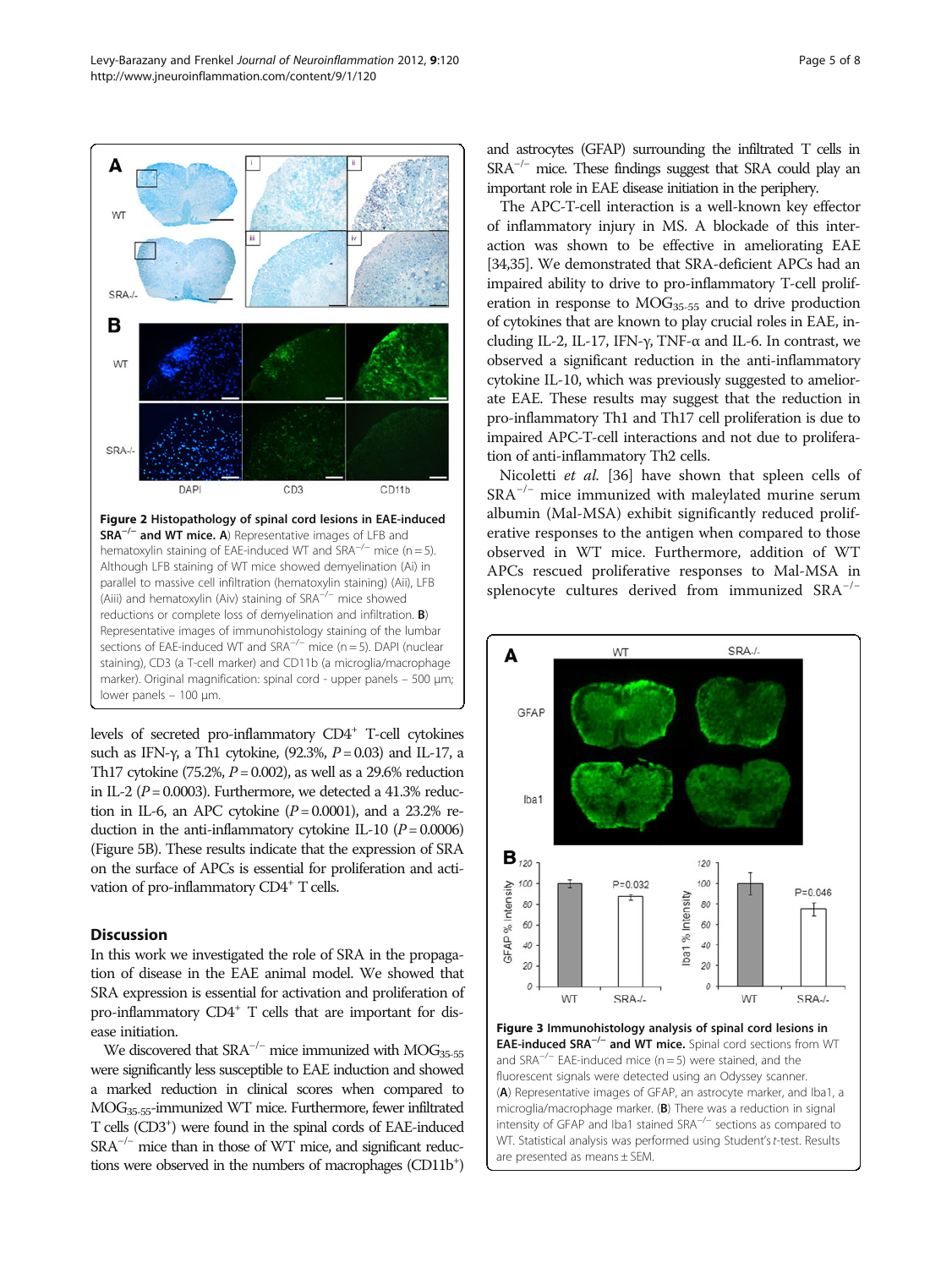<span id="page-5-0"></span>

mice. In addition, SRA has been suggested to play a role in the activation of macrophages in autoimmune diseases [\[37](#page-7-0)], such as type 1 diabetes [[38\]](#page-7-0) and atherosclerosis [\[39](#page-7-0)-[41](#page-7-0)]. In atherosclerosis, SRA has been implicated in mediating macrophage uptake of oxidized-low-density lipoprotein (ox-LDL) [\[39](#page-7-0)-[41\]](#page-7-0). Nevertheless, the role of SRA in activation of adaptive immune response was not fully understood. Here we investigated whether the possible mechanism by which SRA mediates disease initiation is through interaction between  $MOG<sub>35-55</sub>$ -specific CD4<sup>+</sup> T cells and APCs. We isolated APCs from spleens of naïve  $SRA^{-/-}$  or WT mice and tested their ability to induce proliferation and activation of  $MOG<sub>35-55</sub>$ -specific CD4<sup>+</sup> T cells. These experiments demonstrate that APCs isolated from  $SRA^{-/-}$  mice cause significantly less activation and proliferation of CD4<sup>+</sup> T cells due to a reduction in the levels of pro-inflammatory cytokines produced when compared to APCs isolated from WT mice. Furthermore, we found a reduction in the Th2 cytokine IL-10. These results indicate that SRA plays an important role in the interaction between APCs and CD4<sup>+</sup> T cells. Therefore, the reduction in the proliferation of CD4<sup>+</sup> T cells observed in the presence of  $SRA^{-/-}$  APCs may relate to the impaired activation of  $SRA^{-/-}$  APCs as indicated by reduced levels of TNF-α and IL-6 and not to the secretion of anti-inflammatory cytokines such as IL-

10. In addition, according to our results direct activation of CD4<sup>+</sup> T-cells form  $SRA^{-/-}$  using anti CD3 antibody showed that those cells are able to secrete cytokines as WT CD4<sup>+</sup> T-cells. Moreover, it was shown as well by Haworth *et al.* [\[42](#page-7-0)] that  $SRA^{-/-}$  intra-peritoneal macrophages, which were injected with LPS, release an increased amount of pro-inflammatory cytokines – TNF-α and IL-6 as compared to WT, suggesting that the  $SRA^{-/-}$ macrophage can be activated. Therefore, our results suggest that SRA deficiency may affect APC and CD4-T-cell interaction leading to reduction of antigen specific CD4<sup>+</sup> T-cell proliferation.

The role of SRA in mediating the proliferation of  $CD8<sup>+</sup> T$ cells was previously reported. SRA was suggested to mediate OVA-specific CD8<sup>+</sup> T-cell proliferation in a cancer model, and SRA deficiency was found to promote the expansion and activation of cancer-specific  $CD8<sup>+</sup>$  T lymphocytes [\[43](#page-7-0)]; however, it should be noted that this previous study investigated the effect of SRA on OVA-specific cytotoxic CD8<sup>+</sup> T cells in a cancer model and not on endogenous CD4+ T cells in an autoimmune model as demonstrated in the current study.

Here we suggest that SRA may play a dual role in EAE progression. The interaction between  $SRA^+$  APCs to  $CD4^+$ T-cell is important for disease initiation against myelin antigen. However, as reported before [\[22-24](#page-7-0)] in cell culture,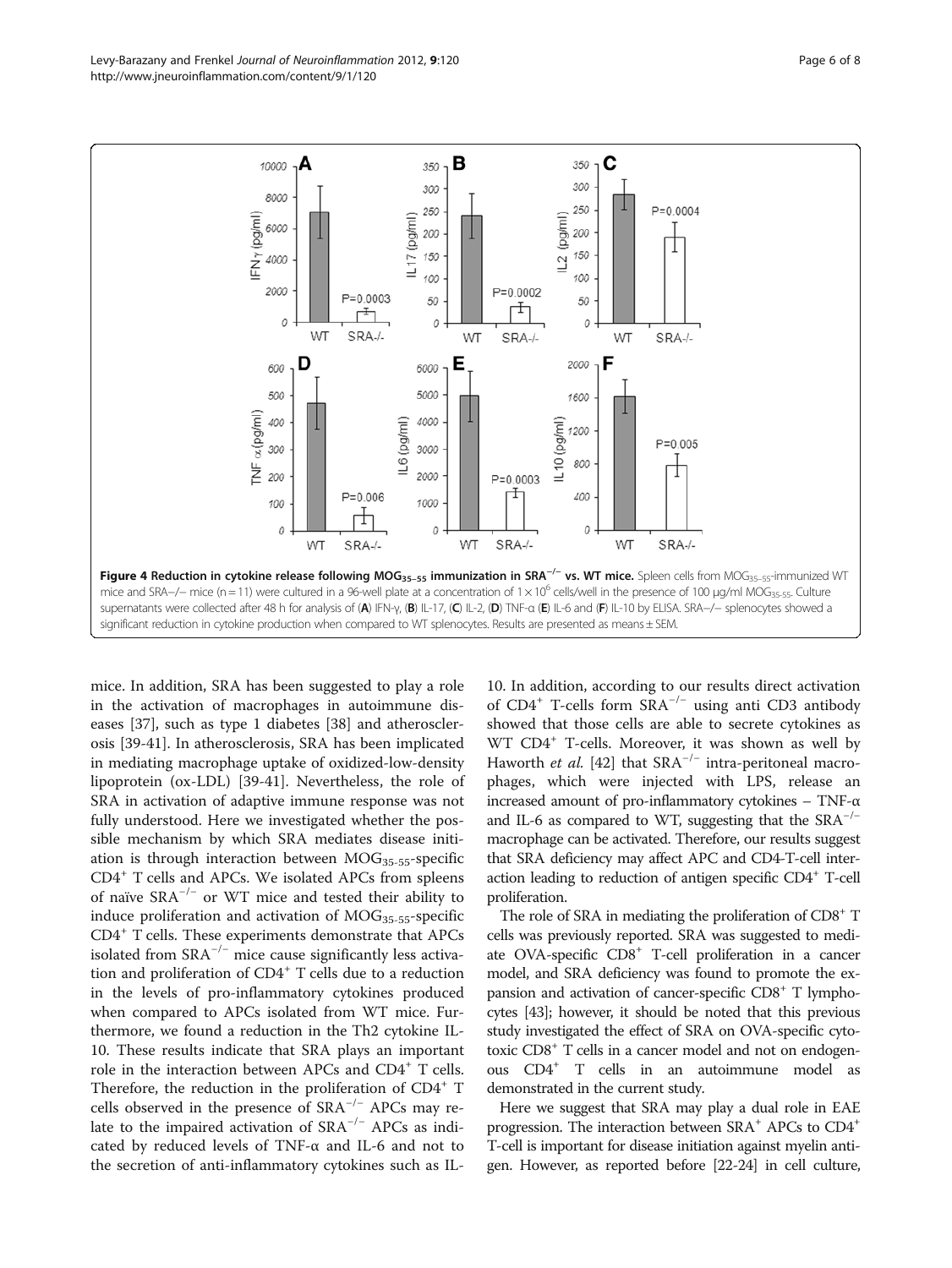phagocytosis of myelin by microglia is mediated by SRA and could result in beneficial remyelination, leading to regeneration of axons in the CNS. Thus, targeting specificly SRA expression in the periphery may reduce disease initiation and allow recovery mechanisms in the brain. The scavenger receptor family contains several different receptors that might also be important for APC activation in response to different antigens. Although we have demonstrated the important role of SRA-I/II in mediating autoimmune responses in EAE, other scavenger receptors might be found to be key players in MS and other autoimmune diseases. Therefore, targeting the activity of different scavenger receptors may prove useful in future diagnostic and therapeutic interventions in autoimmune diseases, such as MS.

#### Conclusions

In this study, we have shown the essential role of SRA in mediating pro-inflammatory CD4<sup>+</sup> T-cell activation and proliferation, which is crucial for disease initiation and progression in EAE. Further studies of SRA-mediated cellular pathways in APCs may provide useful insights into the development of MS and other autoimmune diseases, providing future avenues for therapeutic intervention.

#### Additional file

[Additional file 1](http://www.biomedcentral.com/content/supplementary/1742-2094-9-120-S1.tiff): Figure S1. Cytokine profile of CD4+ T-cells from naïve WT and SRA<sup>-/-</sup> . Splenocytes were isolated from naive C57BL/6 and SRA−/<sup>−</sup> mice. CD4<sup>+</sup> T cells were positively enriched using magnetic beads according to the suggested protocol (551539; BD, Franklin Lakes, NJ). CD4 <sup>+</sup> T-cells were plated in 96-well round-bottom plates at concentration of  $3 \times 10^5$  and stimulated with anti CD3 antibody in a serum free medium. After 40 hrs, the cell supernatant was collected for cytokine measurementwas done by ELISA.

#### Abbreviations

APC: antigen presenting cell; BSA: bovine serum albumin; CNS: central nervous system; DCs: dendritic cells; EAE: experimental autoimmune encephalomyelitis; IL: interleukin; INF: interferon; IR: infra-red; LFB: Luxol Fast Blue; Mal-MSA: maleylated murine serum albumin; MS: Multiple sclerosis; ox-LDL: oxidized-low-density lipoprotein; PFA: paraformaldehyde; PRRs: pattern recognition receptors; SRA: scavenger receptor A; TAU: Tel Aviv University; TNF: tumor necrosis factor; WT: wild-type.

#### Competing interests

The authors declare that they have no competing interests with the contents in this paper.

#### Acknowledgements

This work was supported by a grant from the ISF 1092/11 (to D.F.). We wish to thank Dorit Trudler for helpful editing and advice.

<span id="page-6-0"></span>